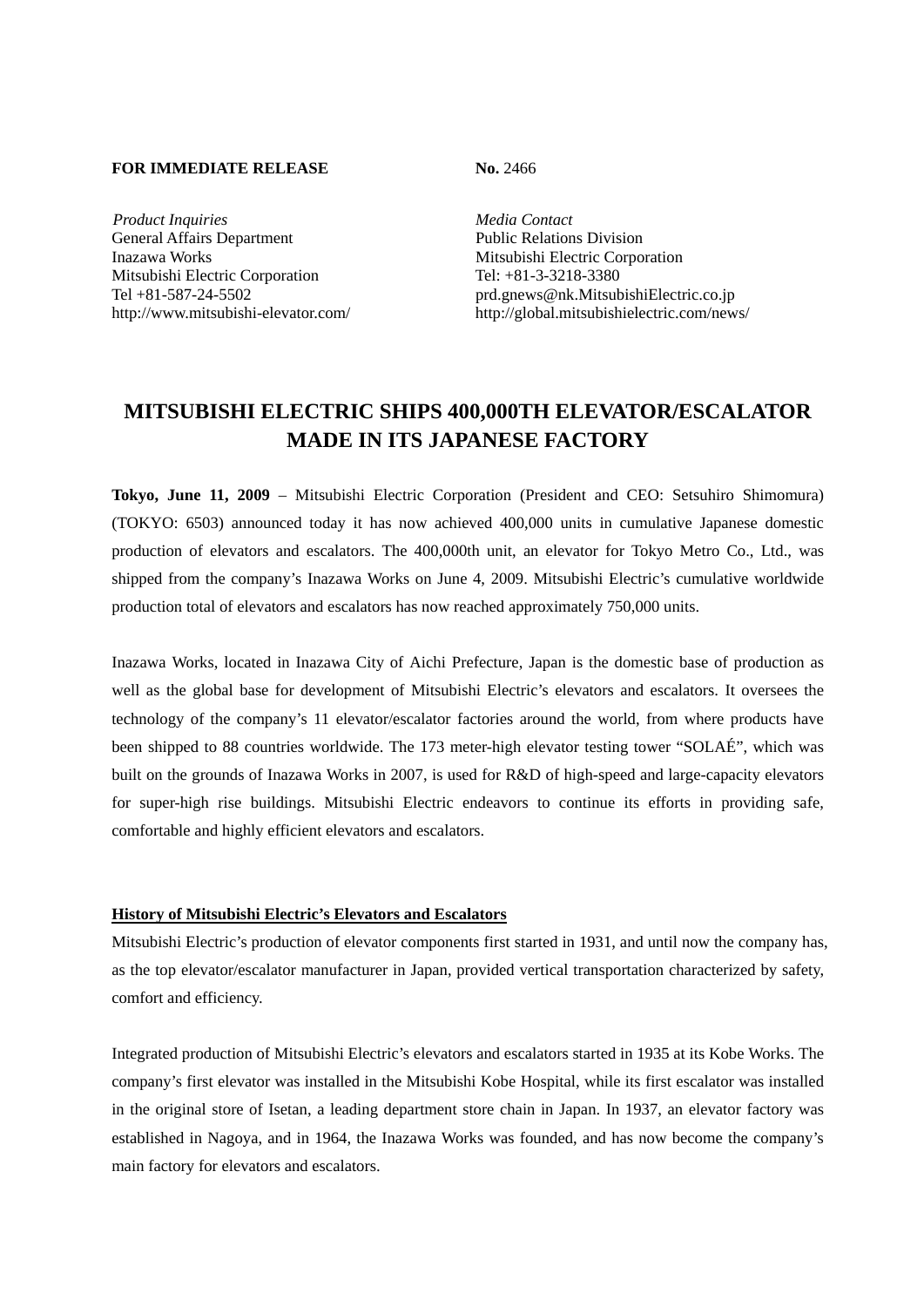Mitsubishi Electric manufactured its 10,000th elevator/escalator in 1965, and the next year, the Inazawa Works completed the construction of its first elevator testing tower, 65 meters in height. In 1972, the company became the first Japanese manufacturer to market a double-deck elevator, and, in 1978, installed an elevator in the Sunshine 60 Building, Tokyo, which was the world's fastest elevator at the time with a vertical speed of up to 600 meters per minute.

In 1982, Mitsubishi Electric launched Japan's first inverter-controlled elevator with variable voltage and variable frequency (VVVF). The next year, the company's accumulated domestic production of elevators and escalators reached 100,000 units. The company also developed the world's first spiral escalator in 1985, and in 1988, launched an artificial intelligence (AI) group-control system, called the "AI-2100".

In 1993, the same year that Mitsubishi Electric achieved an accumulated domestic production total in elevators and escalators of 200,000 units, the company once again broke the world record for the fastest elevator at the time, installing in the Yokohama Landmark Tower an elevator with a speed of up to 750 meters per minute.

Mitsubishi Electric's 300,000th unit of elevators/escalators made in Japan was reached in 2000, while the next year, the company marketed "ELESAVE", a cutting-edge hybrid elevator system that uses rechargeable batteries. This was followed by, in 2004, Mitsubishi Electric's development of a "variable traveling speed elevator system", the first in Japan, which reduces elevator waiting and riding times. The same year, the company's accumulated domestic production of elevators and escalators reached 350,000 units. In 2007, the company completed the construction of "SOLAÉ", the world's tallest elevator testing tower at the time, 173 meters in height.



**Mitsubishi Electric's Inazawa Works**